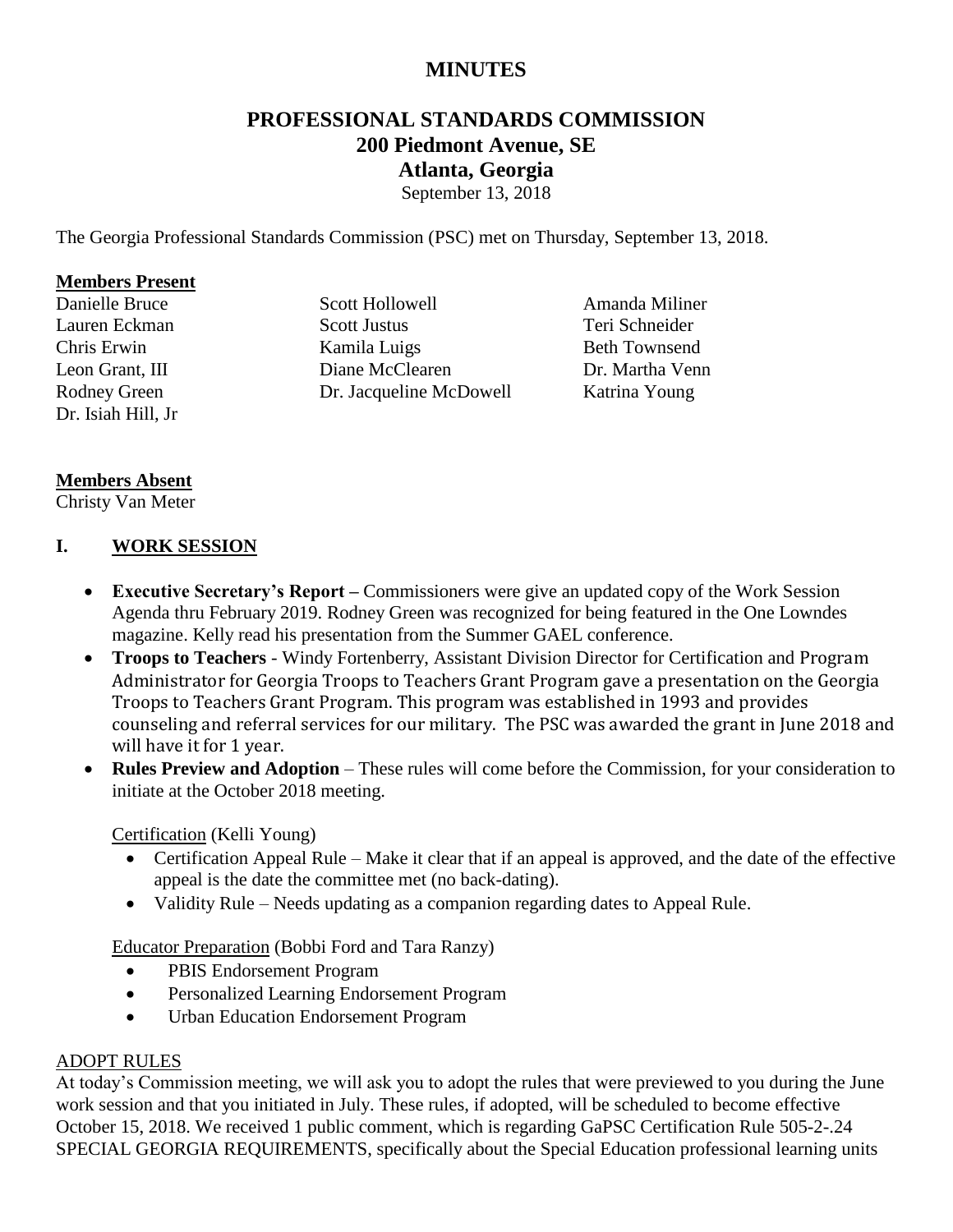(PLU). During the Commission meeting today, you will hear from Julie Beck regarding the rigor in Special GA Requirements' Special Education PLU course referenced in the public comment.

## *OLD INFO if needed:*

*One rule that was initiated in March 2018, 505-2-.24 SPECIAL GEORGIA REQUIREMENTS, did not come before you for adoption in our previous rules cycle. During that rules cycle, we only received one public comment (also attached) expressing concern with the effective date of July 1, 2018, to require a grade of B or higher for the Special Education requirement. However, we plan to ask you to re-initiate that rule in our next rules cycle to specify that the effective date will be 7-1-19. This one year delay will provide additional notice of the new requirement to make a B or higher in that course.* 

Amend

505-2-.10 PERMIT

It is proposed that GaPSC Rule 505-2-.10 PERMIT, dated July 1, 2018, be AMENDED to update the endorsements that may be added to Permit certificates.

#### 505-2-.15 ADJUNCT LICENSE

It is proposed that GaPSC Rule 505-2-.15 ADJUNCT LICENSE, dated June 15, 2016, be AMENDED to clarify the requirements for adding a micro-endorsement to the adjunct license.

#### 505-2-.16 EDUCATIONAL INTERPRETER LICENSE

It is proposed that GaPSC Rule 505-2-.43 EDUCATIONAL INTERPRETER LICENSE, dated July 1, 2014, be AMENDED to modify a section numbering reference.

#### 505-2-.19 SUPPORT PERSONNEL LICENSE

It is proposed that GaPSC Rule 505-2-.19 SUPPORT PERSONNEL LICENSE, dated April 15, 2015, be AMENDED to clarify the language for consistency.

#### 505-2-.24 SPECIAL GEORGIA REQUIREMENTS

It is proposed that GaPSC Rule 505-2-.24 SPECIAL GEORGIA REQUIREMENTS dated July 1, 2017, be AMENDED to remove the edTPA requirement for conversion of the IN3 certificate and change the required grade for the Special Education requirement to B or higher.

#### 505-2-.26 CERTIFICATION AND LICENSURE ASSESSMENTS

It is proposed that GaPSC Rule 505-2-.26 CERTIICATION AND LICENSURE ASSESSMENTS dated July 1, 2018, be AMENDED to outline assessment requirements for educators holding a Military Support certificate.

#### NEW

# 505-2-.46 MILITARY SUPPORT CERTIFICATE

It is proposed that Rule 505-2-.45 MILITARY SUPPORT CERTIFICATE be ADOPTED to establish a certification structure that will support the Troops to Teachers program and military families relocating to Georgia. This certificate will provide a modified timeline for meeting certification requirements in an effort to ease the transition process.

505-2-.187 DRAMATIC WRITING MICRO-ENDORSEMENT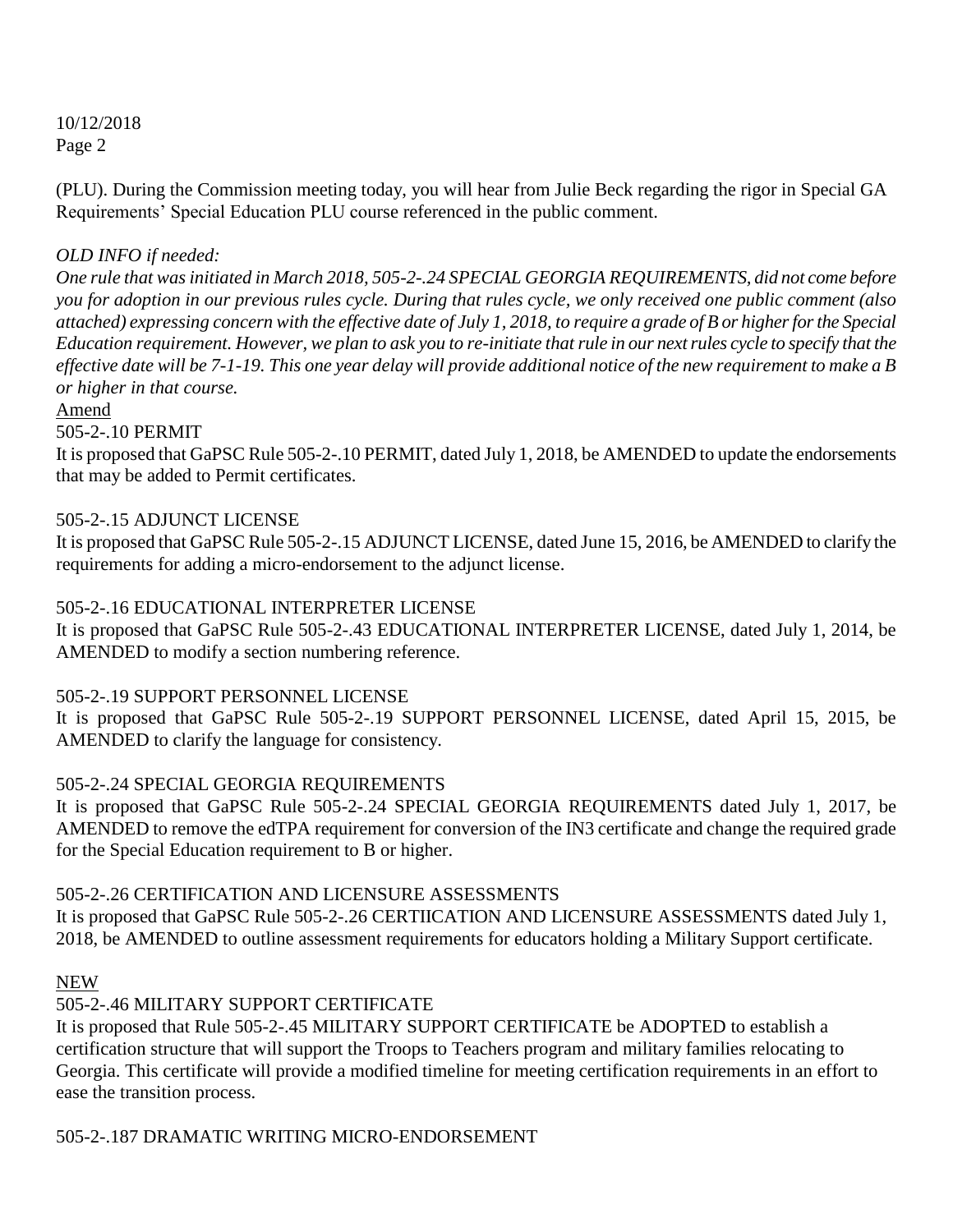It is proposed that GaPSC Rule 505-2-.187 DRAMATIC WRITING MICRO-ENDORSEMENT be ADOPTED to create a micro-endorsement type that will allow qualified teachers to teach dramatic writing. Amend

505-3-.01 REQUIREMENTS AND STANDARDS FOR APPROVING EDUCATOR PREPARATION PROVIDERS AND EDUCATOR PREPARATION PROGRAMS

It is proposed that GaPSC Rule 505-3-.01 REQUIREMENTS AND STANDARDS FOR APPROVING EDUCATOR PREPARATION PROVIDERS AND EDUCATOR PREPARATION PROGRAMS, dated January 15, 2018, be AMENDED to reflect changes in program admission and testing requirements for transitioning Military personnel and spouses of active-duty Military personnel. Minor clarifications and formatting changes are proposed for readability.

505-3-.05 GEORGIA TEACHER ACADEMY FOR PREPARATION AND PEDAGOGY (GaTAPP) It is proposed that GaPSC Rule 505-3-.05 GEORGIA TEACHER ACADEMY FOR PREPARATION AND PEDAGOGY, dated January 15, 2018, be AMENDED to reflect changes in program admission and testing requirements for transitioning Military personnel and spouses of active-duty Military personnel.

## 505-3-.88 CULINARY ARTS ENDORSEMENT PROGRAM

It is proposed that GaPSC Rule 505-3-.88 CULINARY ARTS ENDORSEMENT PROGRAM, dated June 15, 2016, be AMENDED to reflect a change in a pre-requisite.

# Repeal and Adopt

# 505-3-.23 ECONOMICS EDUCATION PROGRAM

It is proposed that GaPSC Rule 505-3-.23 ECONOMICS EDUCATION PROGRAM, dated May 15, 2014, be REPEALED and that a new rule with the same number and the same title be ADOPTED. The new rule is intended to reflect new standards for the preparation of social studies teachers by the National Council for the Social Studies.

# 505-3-.25 GEOGRAPHY EDUCATION PROGRAM

It is proposed that GaPSC Rule 505-3-.25 GEOGRAPHY EDUCATION PROGRAM, dated May 15, 2014, be REPEALED and that a new rule with the same number and the same title be ADOPTED. The new rule is intended to reflect new standards for the preparation of social studies teachers by the National Council for the Social Studies.

# 505-3-.26 HISTORY EDUCATION PROGRAM

It is proposed that GaPSC Rule 505-3-.26 HISTORY EDUCATION PROGRAM, dated May 15, 2014, be REPEALED and that a new rule with the same number and the same title be ADOPTED. The new rule is intended to reflect new standards for the preparation of social studies teachers by the National Council for the Social Studies.

# 505-3-.28 POLITICAL SCIENCE EDUCATION PROGRAM

It is proposed that GaPSC Rule 505-3-.28 POLITICAL SCIENCE EDUCATION PROGRAM, dated May 15, 2014, be REPEALED and that a new rule with the same number and the same title be ADOPTED. The new rule is intended to reflect new standards for the preparation of social studies teachers by the National Council for the Social Studies.

 **Chair Report** – Kami announced the following: a) Kelly Henson's performance review and a letter was sent to Governor Deal summarizing the findings which were exemplary; b) a retirement/birthday party will be held at Kami's home for Kelly Henson on October  $10^{th}$ ; c) she spoke briefly about the report that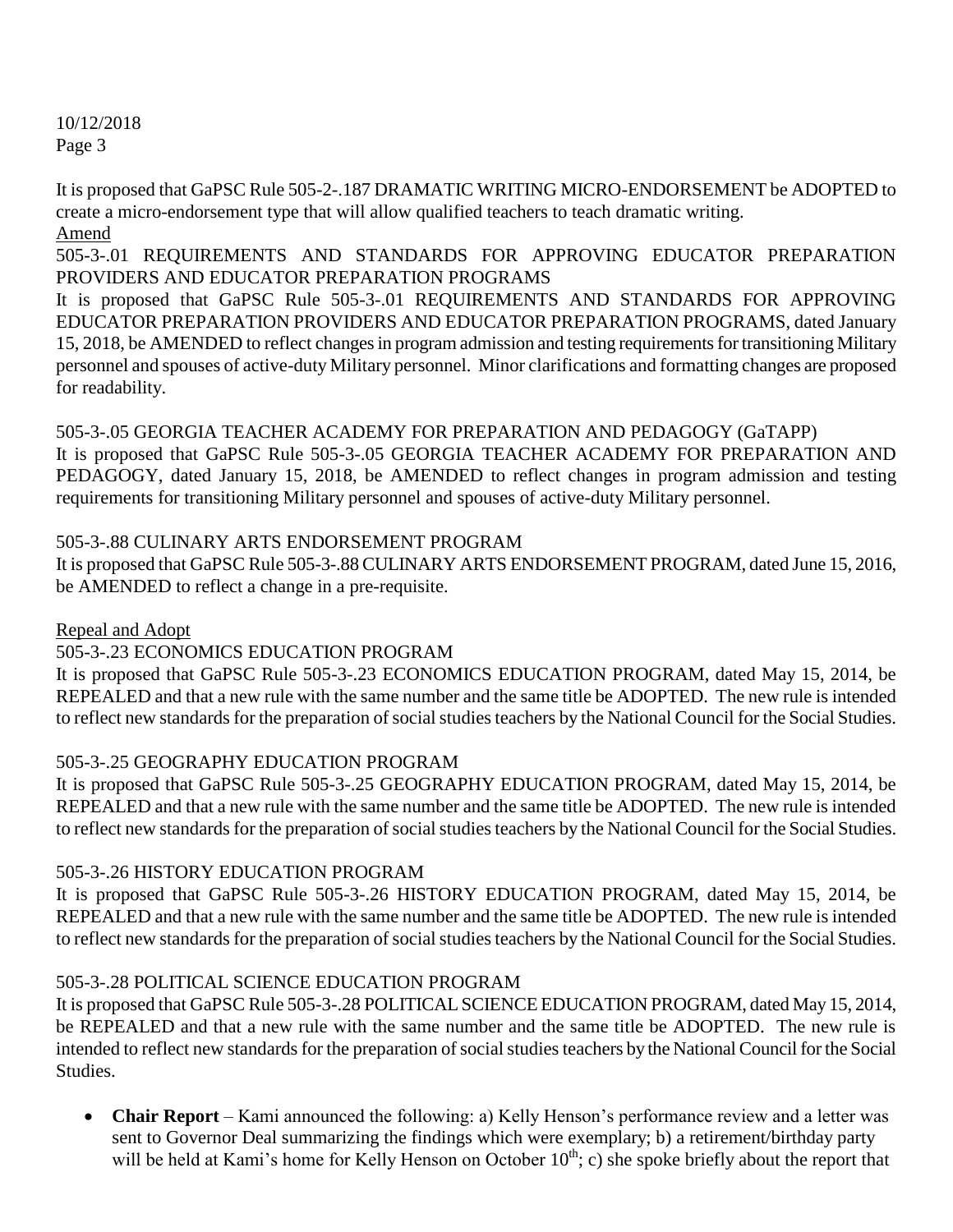> Kelli Young and Windy Fortenberry gave during the Educator Preparation/Certification Standing Committee and commended them on handling a 22,000 case increase from last year and their quick turnaround time; d) she commended the Educator Ethics staff for the many cases that they had to process for this meeting and a job well done; and e) the Preparation Program Effectiveness Measures (PPEM) was successfully launched and has be well received.

# **II. CALL TO ORDER**

Chair Luigs called the meeting to order at 12:15 p.m. and led the Pledge of Allegiance to the U.S. flag and a moment of silence.

# **III. ADOPTION OF AGENDA**

Chair Luigs called for approval of the agenda.

**MOTION:** (Scott Justus / Rodney Green) To change the order of the agenda so that Rules Adoption preceded the Educator Preparation/Certification Report. **PSC ACTION:** Approved

# **IV. APPROVAL OF MINUTES**

Chair Luigs called for approval of the minutes from the July 12, 2018, Commission meeting.

# **PSC ACTION**: Approved

# **V. VISITORS**

Chair Luigs welcomed the visitors.

- Leonard Williams, Professional Association of Georgia Don Splinter, Georgia Association of Educators
- Linda Ford, Educator
- Sandra Ford

# **VI. EMPLOYEE SERVICE AWARD**

Chair Luigs presented the following employees with their Service Awards and thanked them for their service and Kelly Henson also thanked them for their service and read the following: Christy Van Meter

Rachelle Brevil – 15 Years - Rachelle began her career with PSC in 2002 as a temporary employee and over the 16 years that followed she became a permanent member of the Certification Division working in roles as a Clerk, Information Specialist, Evaluator, Certification Training Specialist, and Supervisor, before settling into her current role earlier this year as Program Director for Outreach and Training. Rachelle has developed and

- Educational Leaders (GAEL)
- D. Velasquez, Office of Planning and Budget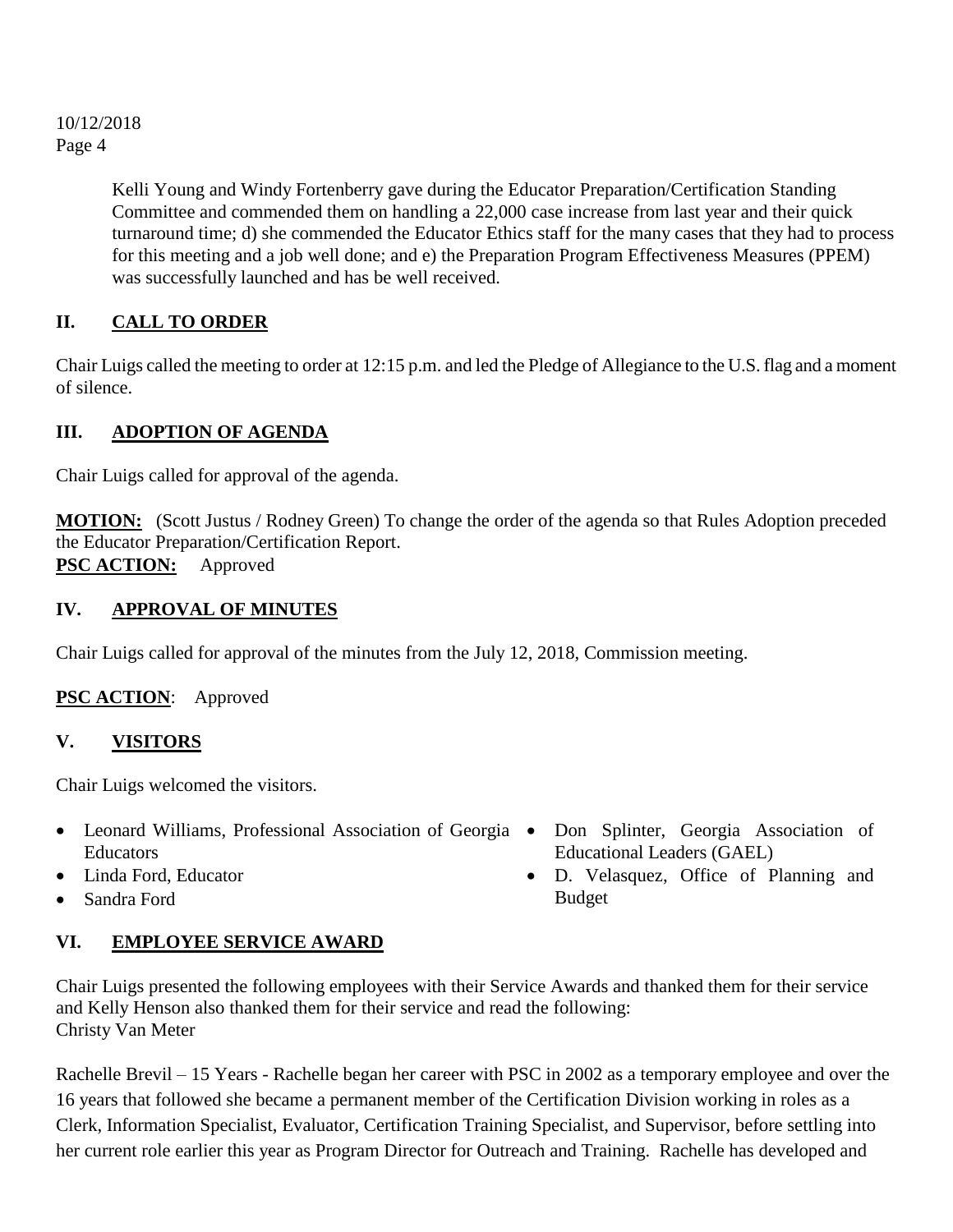honed her talent for training others on certification rules, policies and procedures throughout her career. The Certification Division continues to be among the most efficient in the nation due, in part, to Rachelle's training and coaching of certification staff members. While advancing through the ranks with the PSC, Rachelle also earned her bachelor's degree in Biology and a master's degree in Human Resource Management, got married, and had three beautiful children. We are so fortunate to have Rachelle on our team and wish her many more years of continued success with the GaPSC.

John Jacobs – 5 years – John joined the Certification Division in 2014 as a Certification Evaluator and in just over four years he has moved up through the Evaluator 1, 2, and 3 positions, before becoming the Certification Training Specialist and shortly thereafter moving into his current role as Certification Supervisor. Prior to his career with the PSC, John held a supervisory position with a local branch of the Department of Driver's Services. John has been instrumental in developing guidance and resources to aid stakeholders and internal staff with understanding Certification rule and policy changes; he has been a valuable partner to his Program Approval colleagues since the launch of the Cross-Divisional Collaboration between the Certification and Program Approval divisions; and he has traveled the state to present on various certification topics, just to name of few of his many contributions. Thank you to John for five years of outstanding service to the State of Georgia and four years to the GaPSC. We wish many, many more!

Melina Ljuljanovic – 5 years- Melina started her career with the GaPSC as a member of the Professional Development System team and soon after moved into a Certification Evaluator position where she continues to prove herself to be a hard-working, highly efficient, collaborative, and dependable member of the Certification Division. Melina brought to this position prior experience processing GCIC background checks, which has been invaluable to the agency since the implementation of Pre-Service certification. Melina has a passion for learning new tasks and as a result she has become an expert on many certification processes and systems. She also loves to share her knowledge; she has presented on certification at various outreach sessions and conferences across the state, routinely trains new members of the certification division, and was recently assigned to mentor a new staff member. Melina is a native of France and is fluent in French, Spanish, and Bosnian, in addition to English. Outside of work, Melina has a spirited 7 year old daughter who keeps her busy and on her toes. Congratulations and thank you to Melina, for five years of dedicated service!

#### **VII. EDUCATOR ETHICS REVIEW COMMITTEE REPORT**

Chair Scott Justus of the Educator Ethics Review Committee (EERC), gave a preliminary review of the Cases.

1. Chair Justus reported that the Committee reviewed 155 *Probable Cause* cases during September 13, 2018, meeting and brought the following recommendations on behalf of the committee:

| <b>CASE</b> | <b>STANDARDS VIOLATED</b> | <b>RECOMMENDATION</b> |
|-------------|---------------------------|-----------------------|
| 17-8-264    | 1.5a7                     | NPC                   |
| 18-1-952    |                           | <b>NPC</b>            |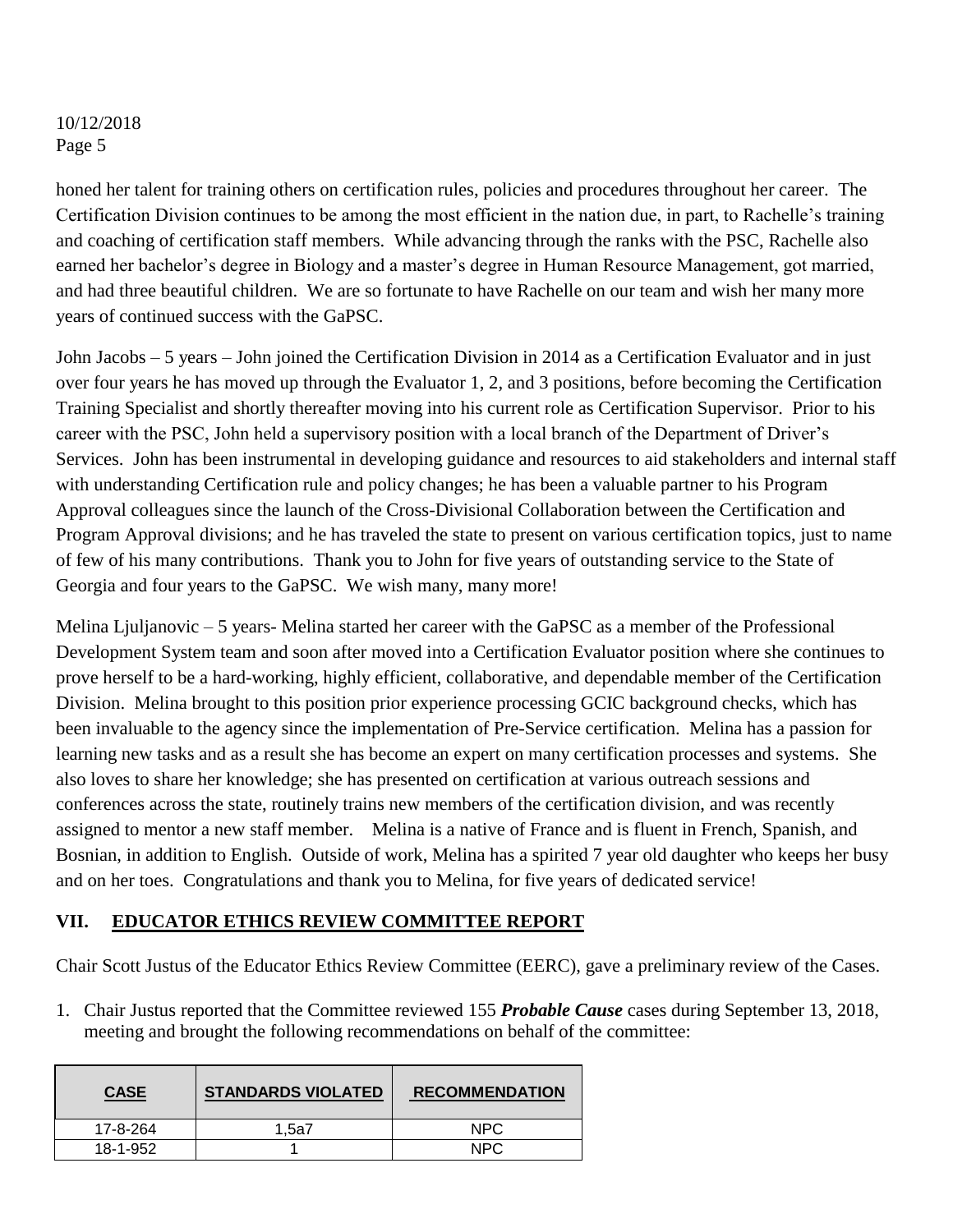| <b>CASE</b>                          | <b>STANDARDS VIOLATED</b> | <b>RECOMMENDATION</b>    |
|--------------------------------------|---------------------------|--------------------------|
| 18-1-959                             | 1                         | Reprimand                |
| $18-3-1244$                          | 5a7                       | Deny                     |
| 18-4-1348                            | 1                         | Reprimand                |
| 18-5-1520                            | 1,5a7                     | Deny                     |
| 18-5-1559                            | 1                         | <b>NPC</b>               |
| 18-5-1564                            | 1                         | Reprimand                |
| 18-6-1693                            | 1,4,5a7                   | Deny                     |
| 18-6-1696                            | 1                         | NPC                      |
| 18-6-1702                            | 5a2, 5a7                  | Reprimand                |
| 18-6-1754                            | 1, 4, 5a2,5a5, 5a7,       | Deny                     |
| 18-7-25                              | 1,4                       | Reprimand                |
| 18-7-82                              | 1                         | Reprimand                |
| 18-7-110                             | 1,4                       | Reprimand                |
| 18-8-161                             | 1,5a7                     | Reprimand                |
| 18-8-186                             | 1, 4, 5a7                 | Reprimand                |
| 18-8-194                             | 1,4,8                     | <b>NPC</b>               |
| 18-8-205                             | 4,5a2,5a7 (2017)          | Deny                     |
| 18-8-213                             | 1,4,5a7                   | <b>NPC</b>               |
| 17-5-1394                            | 4,5a2,5a5, 5a7,9,10       | Suspension 20 days       |
|                                      | (2107 code)               |                          |
| 17-5-1458                            | 1, 4, 9, 10, 5a7 (2017    | Revoke                   |
| Code)<br>10 & 11 (2017)<br>17-6-1517 |                           | Suspension 20 days       |
| $\overline{17} - 6 - 1671$           | 5a2, 5a5, 5a7             | Revoke                   |
| 17-6-1683                            | 1, 10, 5a7 (2017 Code)    | Revoke                   |
| 17-6-1684                            | 1, 5a7 (2017)             | Revoke                   |
| 17-6-1700                            | 1,4,5a7,9,10 (2017)       | Revoke                   |
| 17-6-1704                            | 5a7 (2017)                | Revoke                   |
| 17-6-1708                            | 1, 5a7 (2017)             | Revoke                   |
| 17-6-1713                            | 5a2 (2017 Code)           | $\overline{\text{NP}}$ C |
| 17-6-1721                            | 1,5a7, (2017)             | Revoke                   |
| $17 - 7 - 113$                       | 2,10 (2017 Code)          | <b>NPC</b>               |
| 17-7-114                             | 1, 5a7                    | Revoke                   |
| 17-7-136                             | 1,4,9,10 (2017)           | <b>NPC</b>               |
| 17-7-156                             | 1 (2017 Code)             | <b>NPC</b>               |
| 17-8-196                             | 1,9, 10, 5a7 (2017 code)  | Suspension 1 year        |
| 17-8-279                             | 1,4,5a7,9,10 (2017 code)  | Revoke                   |
| 17-8-281                             | 1, 10, 5a7 (2017)         | Revoke                   |
| 17-8-284                             | 1, 5a7 (2017)             | Revoke                   |
| 17-8-296                             | 5a7 (2017)                | Revoke                   |
| 17-8-345                             | 1,4, 9, 10, 5a7 (2017)    | Revoke                   |
| 17-9-428                             | 1, 5a7 (2017)             | Revoke                   |
| 17-9-437                             | 4, 9, 10, 5a7 (2017)      | Revoke                   |
| 17-10-472                            | 2 & 10 (2017)             | Reprimand                |
| 17-10-489                            | 4, 9, 10, 5a7 (2017)      | Revoke                   |
| 17-10-545                            | 1,4,5a7,9,10 (2017 Code)  | Reprimand                |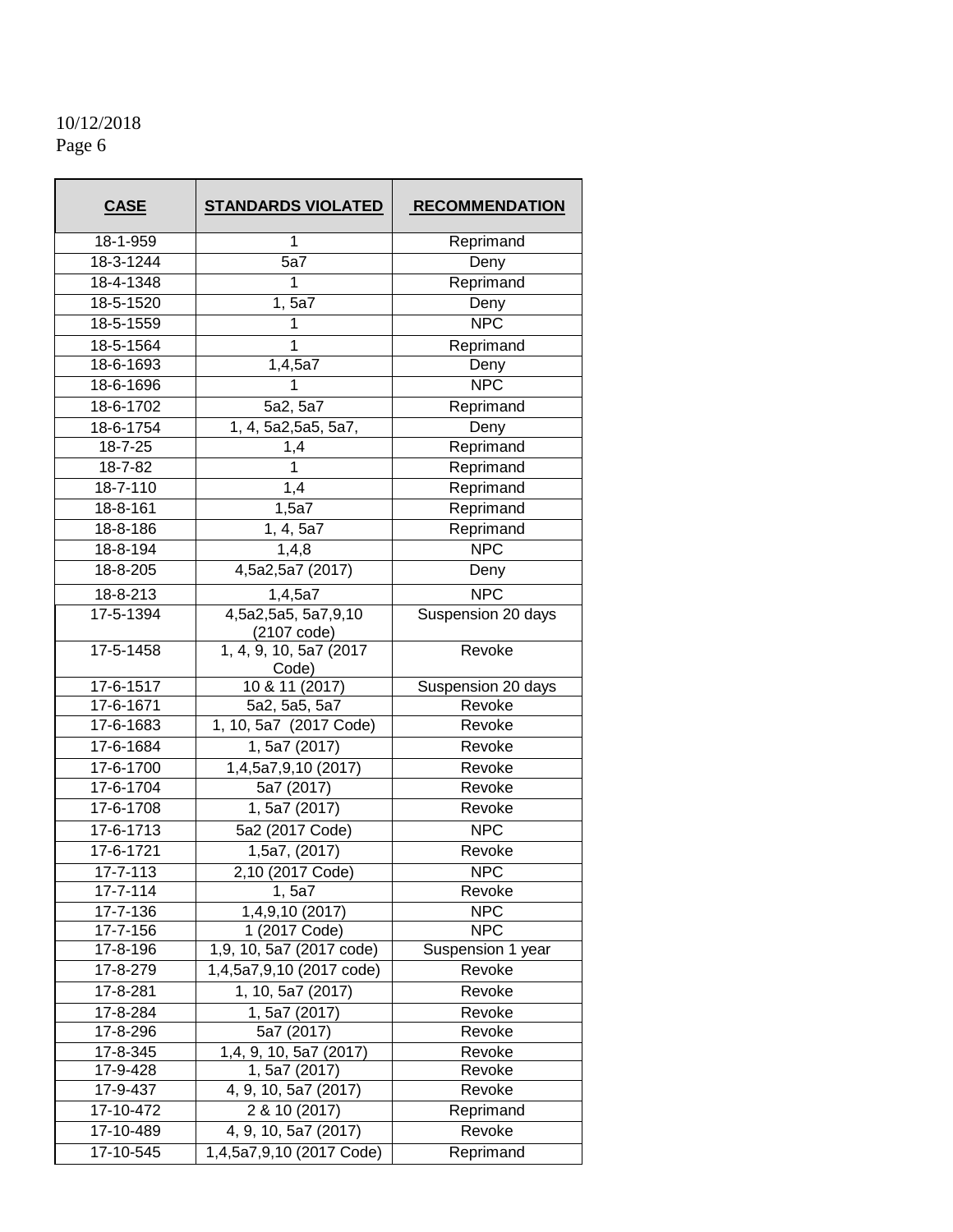| <b>CASE</b>     | <b>STANDARDS VIOLATED</b>              | <b>RECOMMENDATION</b> |
|-----------------|----------------------------------------|-----------------------|
| 17-12-759       | 1, 2, 10, 5a7 2017 COE                 | Revoke                |
| 17-12-844       | 1,4,5a7,9,10 (2017)                    | Suspension 1 year     |
| 17-12-858       | 1,4,5a2,5a7,9,10 (2017)                | Suspension 20 days    |
| 18-1-892        | 2,10                                   | Suspension 1 year     |
| 18-1-939        | 2 & 10                                 | Revoke                |
| 18-1-942        | 4,5,10 (2017)                          | <b>NPC</b>            |
| 18-2-985        | 1, 3, 9                                | Suspension 1 year     |
| 18-2-1023       | 5a2, 5a7                               | Revoke                |
| 18-2-1051       | 1,4,5a7,8,9                            | Revoke                |
| 18-2-1077       | 1,4,5a7,8,9 (2018)                     | Revoke                |
| 18-2-1105       | 1,4,9,10 (2017)                        | Revoke                |
| 18-3-1136       | 1, 9, 10 (2017)                        | Suspension 1 year     |
| 18-3-1153       | 2, 9                                   | Suspension 10 days    |
| $18 - 3 - 1166$ | 10 (2017)                              | <b>NPC</b>            |
| 18-3-1171       | 1,2,4,5,9 (2018)                       | Revoke                |
| 18-3-1185       | 2,9                                    | Revoke                |
| 18-4-1284       | 2, 4, 10 (2017)                        | Suspension 1 year     |
| 18-4-1289       | $\overline{1, 10, 5}$ a7 (2017)        | Revoke                |
| 18-4-1305       | $\overline{5, 9}$ , 5a7 (2018)         | Suspension 2 years    |
| 18-4-1307       | 2, 9(2018)                             | Suspension 20 days    |
| 18-4-1314       | 3, 8,9 (2018)                          | Suspension 5 days     |
| 18-4-1322       | 2,10 (2017)                            | <b>NPC</b>            |
| 18-4-1332       | 1,5a7,2,9 (2018)                       | Revoke                |
| 18-4-1363       | 1, 5, 10, 5a7 (2017)                   | Revoke                |
| 18-4-1366       | 2 & 9 (2018)                           | <b>NPC</b>            |
| 18-4-1388       | 1,4,8,9 (2018) & 1, 4, 9,<br>10 (2017) | Suspension 20 days    |
| 18-4-1403       | 1,4,5a7,8,9, (2018)                    | Suspension 20 days    |
| 18-5-1437       | 2, 8, 9 (2018)                         | Reprimand             |
| 18-5-1439       | 2,9,5a7                                | Revoke                |
| 18-5-1445       | $1, 9, 5a\overline{7}$                 | Revoke                |
| 18-5-1446       | 5,10(2017)                             | Revoke                |
| 18-5-1448       | 4, 5, 10 (2017)                        | <b>NPC</b>            |
| 18-5-1453       | 2,9 (2018)                             | Suspension 90 days    |
| 18-5-1464       | 1,8,9 (2018)                           | Suspension 1 year     |
| 18-5-1467       | 9(2018)                                | Suspension 1 year     |
| 18-5-1482       | 4, 8, 9                                | Suspension 90 days    |
| 18-5-1494       | 9, 10 (2018)                           | <b>NPC</b>            |
| 18-5-1495       | $\overline{9}$ , 10 (2018)             | Suspension 1 year     |
| 18-5-1496       | 1,2,9,5a7 (2018)<br>Revoke             |                       |
| 18-5-1504       | $\overline{1,4,5,10}$ (2017)           | Revoke                |
| 18-5-1505       | 5,10 (2017)                            | Revoke                |
| 18-5-1517       | 3, 9(2018)                             | Suspension 1 year     |
| 18-5-1523       | 2, 9, 10, 5a2, 5a5, 5a7<br>(2017)      | Revoke                |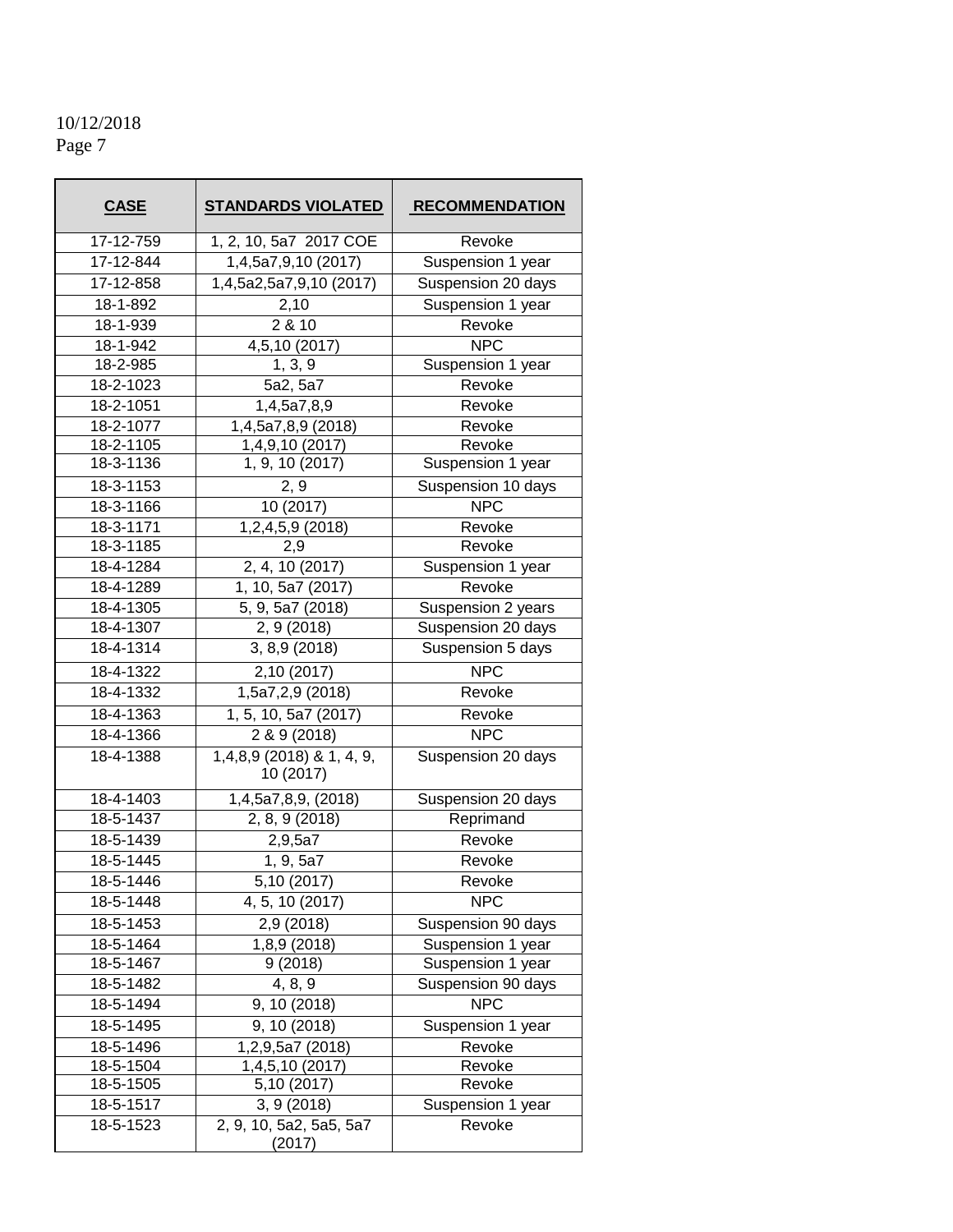# 10/12/2018

Page 8

| <b>CASE</b>                | <b>STANDARDS VIOLATED</b>      | <b>RECOMMENDATION</b> |
|----------------------------|--------------------------------|-----------------------|
| 18-5-1526                  | 9, 10, 5a2, 5a5, 5a7<br>(2017) | Suspension 1 year     |
| 18-5-1527                  | 5a5, 5a7, 8,9                  | Suspension 90 days    |
| 18-5-1531                  | 1, 2, 4, 9                     | Suspension 1 year     |
| 18-5-1532                  | 2,9 (2018)                     | Suspension 10 days    |
| 18-5-1537                  | 2, 8, 9, (2018)                | Revoke                |
| 18-5-1539                  | 4,5,9 (2018)                   | Suspension 3 days     |
| 18-5-1541                  | 2, 9 (2018)                    | Suspension 20 days    |
| 18-5-1543                  | 3, 9, 5a7 (2018)               | Suspension 2 years    |
| 18-5-1545                  | 9, 10                          | <b>NPC</b>            |
| 18-5-1546                  | 9(2018)                        | Suspension 1 year     |
| 18-5-1547                  | 6,9 (2018)                     | <b>NPC</b>            |
| 18-5-1553                  | 9, 10                          | <b>NPC</b>            |
| 18-5-1563                  | 4, 5a2, 9 10 (2107)            | Suspension 20 days    |
| 18-5-1572                  | 1,9 (2018)                     | <b>NPC</b>            |
| $18 - 5 - 1576$            | 1,4,5a7,8,9 (2018)             | Suspension 20 days    |
| 18-5-1587                  | 1,4,5a7,9,10 (2017)            | Suspension 20 days    |
| 18-6-1597                  | 2, 9 (2018)                    | Suspension 20 days    |
| $\overline{18} - 6 - 1600$ | 1, 2, 9, 5a7                   | Suspension 1 year     |
| 18-6-1602                  | 5a7, 2, 4, 9                   | Suspension 1 year     |
| 18-6-1603                  | 1, 2, 9 (2018)                 | Suspension 1 year     |
| $\overline{18} - 6 - 1609$ | 3, 9 (2018)                    | Suspension 1 year     |
| 18-6-1615                  | 1, 5a7, 9 (2018)               | Revoke                |
| 18-6-1616                  | 1, 2, 3, 4, 5, 9, 5a7          | Revoke                |
| 18-6-1624                  | 8, 9                           | Reprimand             |
| 18-6-1625                  | 8,9                            | Reprimand             |
| 18-6-1633                  | 2,4,9                          | Suspension 1 year     |
| 18-6-1634                  | 2, 9 (2018)                    | Suspension 20 days    |
| 18-6-1635                  | 2, 9 (2018)                    | Suspension 20 days    |
| 18-6-1636                  | 2, 9 (2018)                    | Suspension 20 days    |
| 18-6-1638                  | 9,10 (2018)                    | Suspension 90 days    |
| 18-6-1642                  | 9, 10(2018)                    | Suspension 20 days    |
| 18-6-1644                  | 8,9 (2018)                     | Suspension 90 days    |
| 18-6-1645                  | $\overline{8, 9}$ (2018)       | Suspension 90 days    |
| 18-6-1646                  | 4, 9                           | <b>NPC</b>            |
| 18-6-1650                  | 4, 5a5, 9 (2018)               | <b>NPC</b>            |
| 18-6-1651                  | 5a2, 5a5, 5a7, 1,8,9<br>(2018) | Revoke                |
| 18-6-1652                  | 9(2018)                        | Suspension 1 year     |
| 18-6-1656                  | 5, 9 (2018)                    | Suspension 45 days    |
| 18-6-1659                  | 4, 9                           | Suspension 90 days    |
| 18-6-1663                  | 1,10 (2017 code)               | Suspension 1 year     |
| 18-6-1665                  | 4, 9 (2018)                    | Suspension 10 days    |
| 18-6-1667                  | 2, 9 (2018)                    | Suspension 1 year     |
| 18-6-1668                  | 2, 9 (2018)                    | Suspension 1 year     |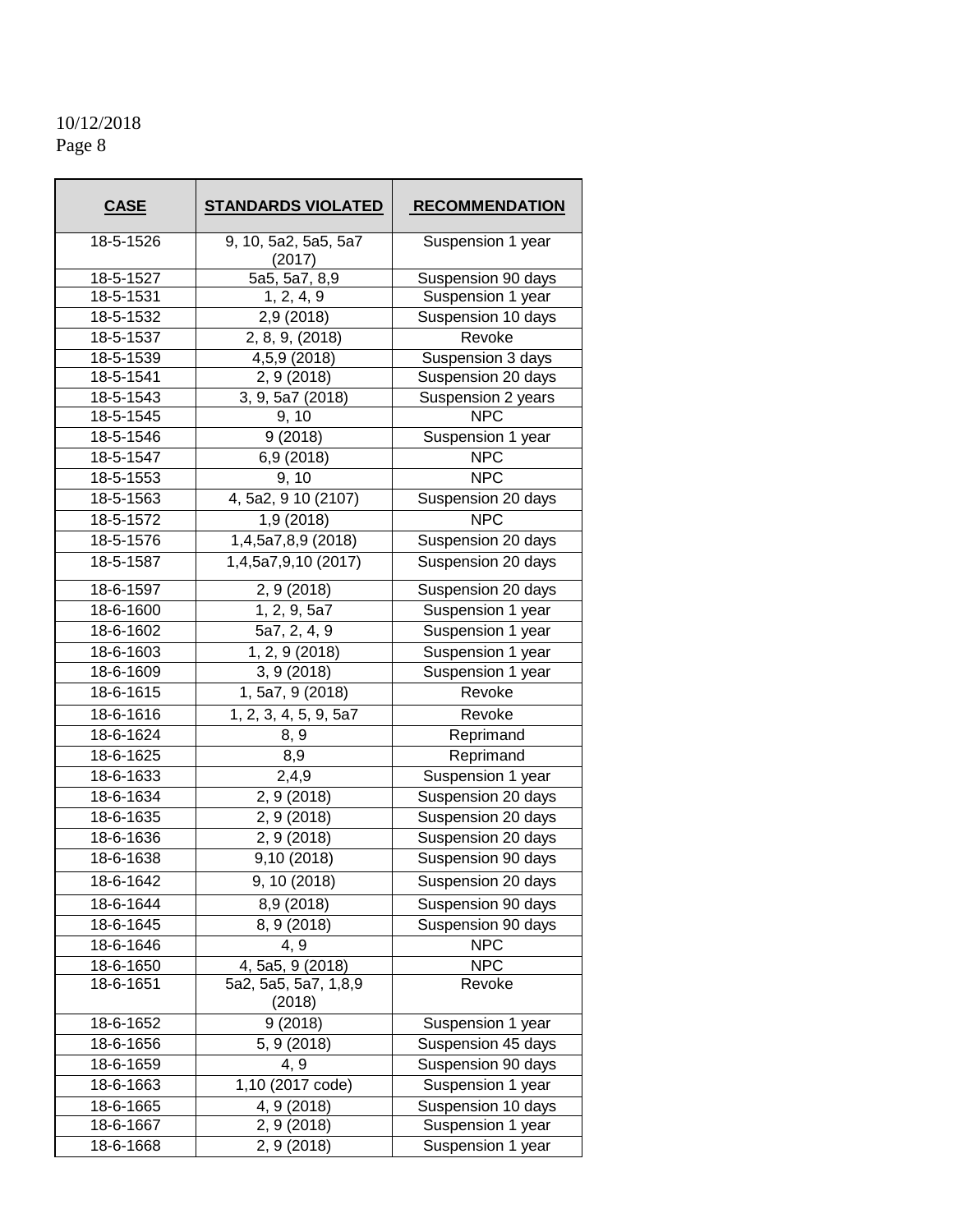| <b>CASE</b>     | <b>STANDARDS VIOLATED</b>              | <b>RECOMMENDATION</b> |
|-----------------|----------------------------------------|-----------------------|
| 18-6-1669       | 7, 10, 11 (2017)                       | <b>NPC</b>            |
| 18-6-1673       | 9(2018)                                | Suspension 5 days     |
| 18-6-1695       | 1,4,8,9 (2018) & 1, 4, 9,<br>10 (2017) | Suspension 20 days    |
| 18-6-1710       | 3,9(2018)                              | Suspension 1 year     |
| $18 - 6 - 1711$ | 3,9 (2018)                             | Suspension 1 year     |
| 18-6-1712       | 3,9(2018)                              | Suspension 1 year     |
| 18-6-1713       | 3,9 (2018)                             | Suspension 1 year     |
| 18-6-1715       | 2, 9                                   | Suspension 2 years    |
| 18-6-1716       | 2, 9                                   | Suspension 1 year     |
| 18-6-1717       | 2, 9 (2018)                            | Suspension 1 year     |
| 18-6-1718       | 1, 2, 5a7, 9 (2018)                    | Revoke                |
| 18-6-1722       | 3, 9(2018)                             | Suspension 1 year     |
| 18-6-1723       | 2, 5, 9, 5a7                           | <b>NPC</b>            |
| 18-6-1726       | $\overline{1, 2, 9}$ , 5a7 (2018)      | Revoke                |
| 18-6-1727       | 2, 9 (2018)                            | Suspension 10 days    |
| 18-6-1730       | 9, 5a7                                 | Suspension 90 days    |
| 18-7-31         | 1,4,9,10 (2017)                        | <b>NPC</b>            |
| 18-7-104        | 1,4,8,9 (2018)                         | Suspension 20 days    |
| 18-7-109        | 1,4,8,9 (2018)                         | <b>NPC</b>            |
| 18-7-111        | 1,4,5a7,8,9 (2018)                     | <b>NPC</b>            |
| 18-8-165        | 1,5a7,8,9 (2018)                       | Reprimand             |
| 18-8-208        | 1,4,9,10 (2017)                        | Suspension 20 days    |
| 18-8-211        | 1, 5a7, 8.9 (2018)                     | Revoke                |

2. Chair Justus reported that the Educator Ethics Review Committee reviewed 4 *Petitions Issues* and brought the following recommendations on behalf of the Committee:

| <b>CASE</b> | <b>PREVIOUS SANCTION</b> | <b>EERC RECOMMENDATION</b> |
|-------------|--------------------------|----------------------------|
| 18-2-1045   | Revocation               | Deny                       |
| 18-5-1424   | Denial                   | Deny                       |
| 18-6-1592   | Revocation<br>Deny       |                            |
| 18-8-135    | Suspension 1 year        | Deny                       |

3. Chair Justus reported that the Educator Ethics Review Committee reviewed 22 *Settlement Agreements* and brought the following recommendations on behalf of the Committee:

| <b>CASE</b> | <b>SANCTION</b>    | <b>EERC RECOMMENDATION</b> |
|-------------|--------------------|----------------------------|
| 15-12-682   | Reprimand          | Accept                     |
| 16-1-735    | Suspension 10 days | Accept                     |
| 17-5-1478   | Reprimand          | Accept                     |
| 17-6-1783   | Suspension 20 days | Accept                     |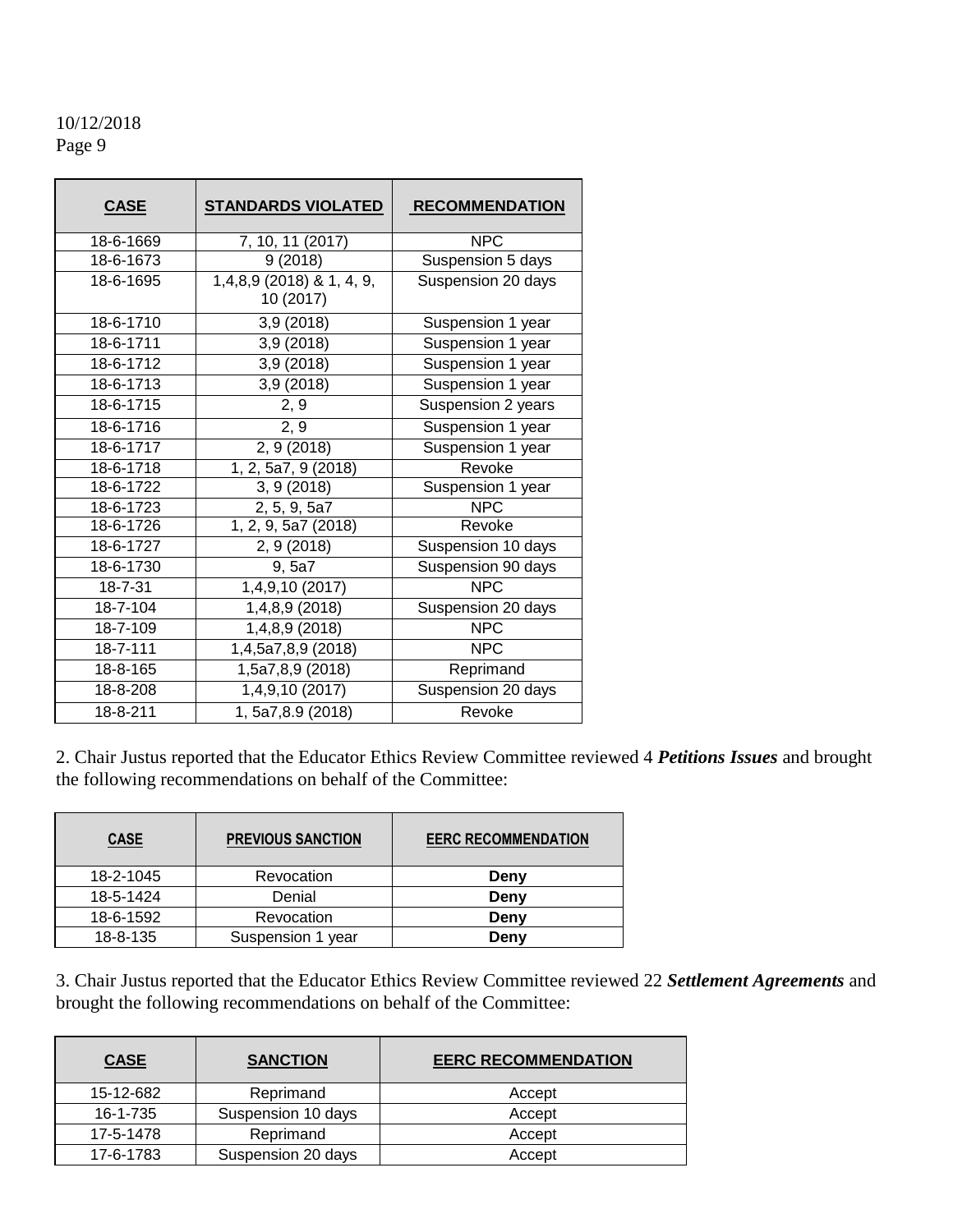| <b>CASE</b> | <b>SANCTION</b>    | <b>EERC RECOMMENDATION</b> |
|-------------|--------------------|----------------------------|
| 17-8-187    | Suspension 20 days | Accept                     |
| 18-3-1114   | Suspension 2 years | Accept                     |
| 18-3-1120   | Suspension 1 year  | Accept                     |
| 18-3-1232   | Suspension 20 days | Accept                     |
| 18-4-1282   | Suspension 1 year  | Accept                     |
| 18-4-1300   | Suspension 3 days  | Accept                     |
| 18-4-1326   | Suspension 90 days | Accept                     |
| 18-4-1327   | Revoke             | Accept                     |
| 18-4-1349   | Reprimand          | Accept                     |
| 18-4-1384   | Revoke             | Accept                     |
| 18-4-1397   | Reprimand          | Accept                     |
| 18-5-1434   | Suspension 10 days | Accept                     |
| 18-5-1447   | Suspension 5 days  | Accept                     |
| 18-5-1454   | Suspension 20 days | Accept                     |
| 18-5-1484   | Suspension 60 days | Accept                     |
| 18-5-1500   | Suspension 90 days | Accept                     |
| 18-5-1524   | Suspension 1 year  | Accept                     |
| 18-5-1552   | Reprimand          | Accept                     |

4. Chair Justus reported that the Educator Ethics Review Committee reviewed 49 *Negotiated Settlement Agreements* and brought the following recommendations on behalf of the Committee:

| <b>CASE</b> | <b>NEGOTIATED SANCTION</b> | <b>EERC RECOMMENDATION</b> |
|-------------|----------------------------|----------------------------|
| 11-9-460    | Suspension 60 days         | <b>Accept</b>              |
| 15-8-208    | <b>NPC</b>                 | Accept                     |
| 16-5-1281   | <b>NPC</b>                 | Accept                     |
| 16-9-491    | <b>NPC</b>                 | <b>Accept</b>              |
| 16-10-632   | <b>NPC</b>                 | <b>Accept</b>              |
| 16-10-633   | <b>NPC</b>                 | <b>Accept</b>              |
| 16-11-755   | <b>NPC</b>                 | <b>Accept</b>              |
| 17-1-880    | <b>NPC</b>                 | <b>Accept</b>              |
| 17-1-921    | <b>NPC</b>                 | <b>Accept</b>              |
| 17-2-998    | Suspension 60 days         | <b>Accept</b>              |
| 17-3-1137   | Reprimand                  | <b>Accept</b>              |
| 17-4-1283   | Revoke                     | <b>Accept</b>              |
| 17-4-1286   | Suspension 90 days         | <b>Accept</b>              |
| 17-4-1332   | <b>NPC</b>                 | <b>Accept</b>              |
| 17-4-1339   | <b>NPC</b>                 | <b>Accept</b>              |
| 17-4-1344   | <b>NPC</b>                 | Accept                     |
| 17-5-1417   | <b>NPC</b>                 | Accept                     |
| 17-5-1472   | <b>NPC</b>                 | Accept                     |
| 17-6-1525   | Suspension 10 days         | Accept                     |
| 17-6-1601   | Voluntary Surrender        | Accept                     |
| 17-6-1617   | Suspension 1 year          | <b>Accept</b>              |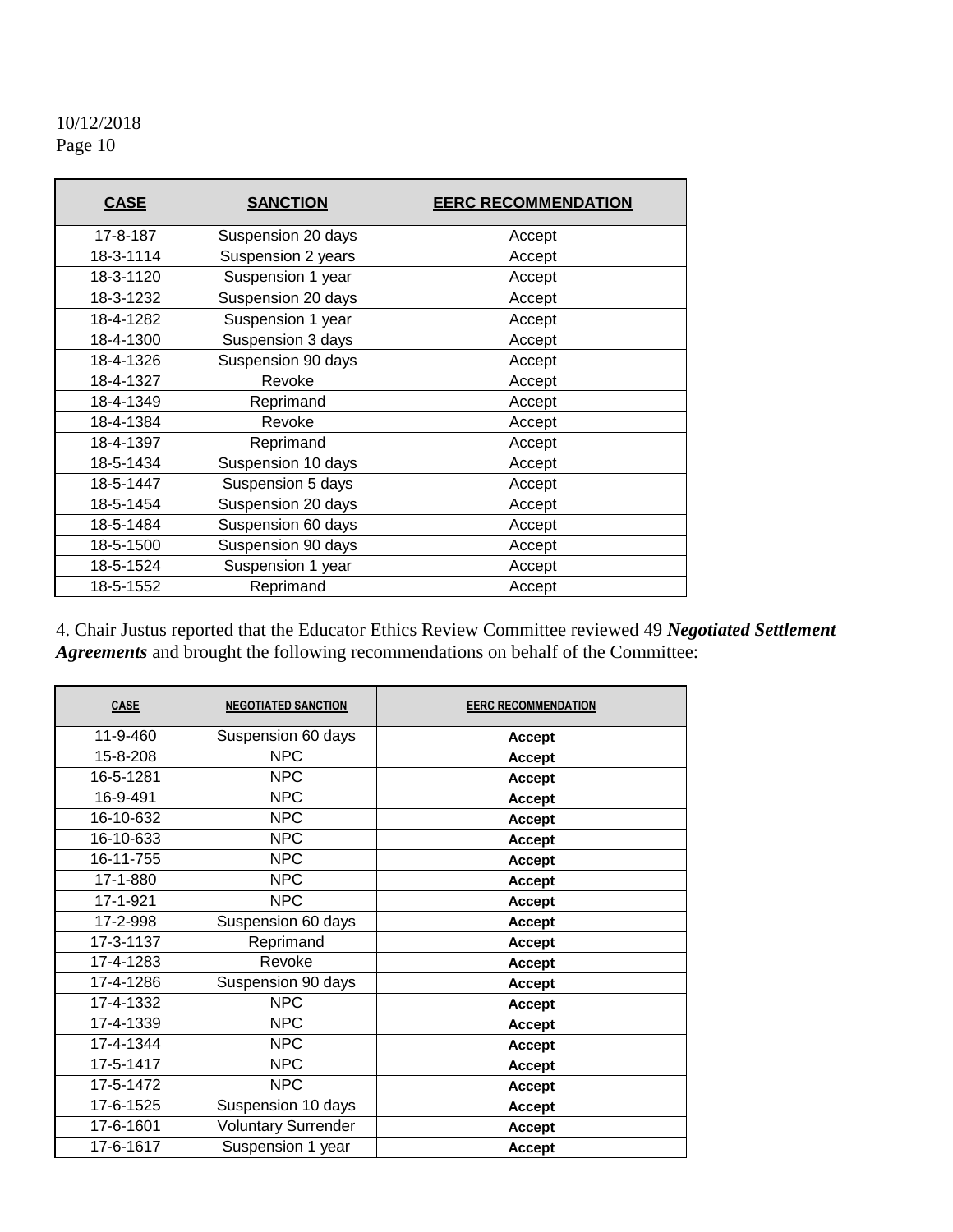| <b>CASE</b> | <b>NEGOTIATED SANCTION</b> | <b>EERC RECOMMENDATION</b> |
|-------------|----------------------------|----------------------------|
| 17-6-1642   | Suspension 20 days         | <b>Accept</b>              |
| 17-6-1675   | <b>NPC</b>                 | <b>Accept</b>              |
| 17-6-1685   | <b>NPC</b>                 | <b>Accept</b>              |
| 17-7-63     | Suspension 45 days         | <b>Accept</b>              |
| 17-7-89     | Suspension 10 days         | <b>Accept</b>              |
| 17-7-124    | *PULLED*                   | *PULLED*                   |
| 17-8-179    | Reprimand                  | <b>Accept</b>              |
| 17-8-241    | Reprimand                  | <b>Accept</b>              |
| 17-8-255    | Reprimand                  | <b>Accept</b>              |
| 17-9-377    | Suspension 45 days         | <b>Accept</b>              |
| 17-10-548   | Reprimand                  | <b>Accept</b>              |
| 17-11-640   | Suspension 90 days         | <b>Accept</b>              |
| 17-11-664   | Suspension 2 years         | <b>Accept</b>              |
| 17-11-665   | Suspension 30 days         | <b>Accept</b>              |
| 17-11-698   | Reprimand                  | <b>Accept</b>              |
| 17-11-718   | Reprimand                  | Accept                     |
| 17-12-748   | Suspension 1 year          | <b>Accept</b>              |
| 17-12-820   | Suspension 1 year          | <b>Accept</b>              |
| 18-1-893    | Reprimand                  | <b>Accept</b>              |
| 18-1-896    | Suspension 20 days         | <b>Accept</b>              |
| 18-1-904    | Reprimand                  | <b>Accept</b>              |
| 18-1-948    | Suspension 1 year          | <b>Accept</b>              |
| 18-2-1014   | Reprimand                  | <b>Accept</b>              |
| 18-2-1020   | Reprimand                  | <b>Accept</b>              |
| 18-2-1029   | Suspension 20 days         | <b>Accept</b>              |
| 18-2-1072   | Reprimand                  | <b>Accept</b>              |
| 18-3-1139   | Suspension 1 year          | <b>Accept</b>              |
| 18-3-1230   | Suspension 90 days         | <b>Accept</b>              |

#### 5. **OTHER BUSINESS**

The Educator Ethics Review Committee recommended approval of the *Other Business Report* as follows:

| <b>CASE</b>   | <b>FINDINGS OF FACTS</b>          | <b>EERC RECOMMENDATION</b>  |
|---------------|-----------------------------------|-----------------------------|
| PCE 18-2-1026 | Expand current investigation      | Expand Investigation        |
| PCE 18-4-1380 | Expand current investigation      | <b>Expand Investigation</b> |
| PCE 18-5-1525 | Expand current investigation      | <b>Expand Investigation</b> |
| 17-8-183      | Failed to respond                 | Hold New App                |
| 17-8-197      | Failed to respond                 | Hold New App                |
| 17-11-604     | Failed to respond<br>Hold New App |                             |
| 17-12-847     | Failed to respond                 | Hold New App                |
| 18-1-953      | Failed to respond                 | Hold New App                |
| 18-1-957      | Hold New App<br>Failed to respond |                             |
| 18-3-1207     | Incomplete fingerprint            | Hold New App                |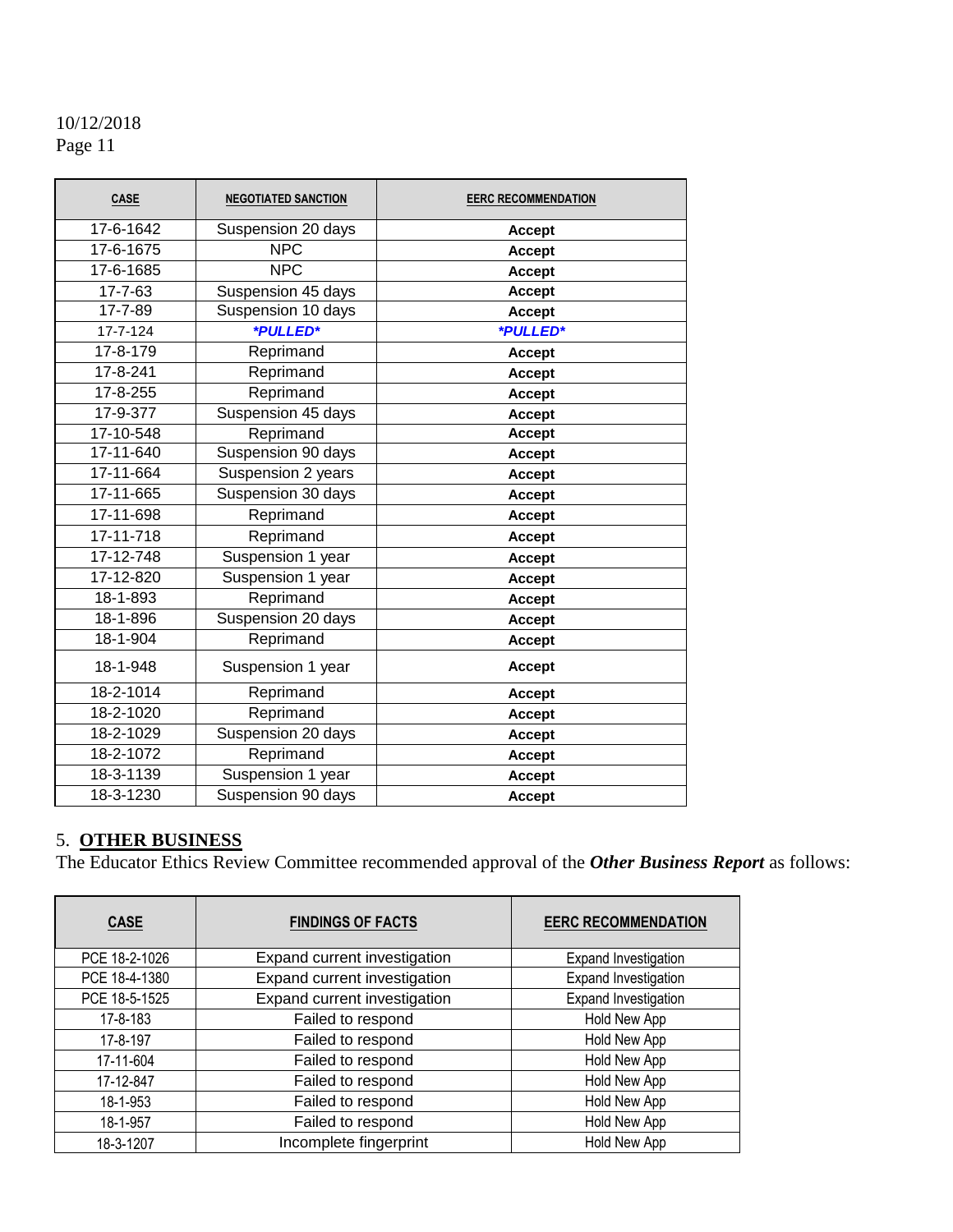| <b>CASE</b>   | <b>FINDINGS OF FACTS</b>       |                   | <b>EERC RECOMMENDATION</b> |
|---------------|--------------------------------|-------------------|----------------------------|
| 18-3-1209     | Failed to provide documents    |                   | Hold New App               |
| 18-3-1210     | Failed to provide documents    |                   | Hold New App               |
| 18-3-1243     | Documentation for the new case |                   | Hold New App               |
| 18-4-1343     | Failed to provide documents    |                   | Hold New App               |
| 18-4-1345     | Failed to provide documents    |                   | Hold New App               |
| 18-4-1350     | Failed to provide documents    |                   | Hold New App               |
| 18-4-1358     | Failed to respond              |                   | Hold New App               |
| 18-5-1556     | Failed to respond              |                   | Hold New App               |
| 18-5-1557     | Failed to respond              |                   | Hold New App               |
| 18-5-1560     | Failed to respond              |                   | Hold New App               |
| 18-5-1561     | Failed to respond              |                   | Hold New App               |
| 18-5-1570     | Failed to respond              |                   | Hold New App               |
| 18-5-1579     | Failed to respond              |                   | Hold New App               |
| 18-6-1694     | Failed to respond              |                   | Hold New App               |
| 18-6-1698     | Failed to respond              |                   | Hold New App               |
| 18-6-1701     | Failed to respond              |                   | Hold New App               |
| NCO 17-10-519 | Suspension 20 days             | Suspension 5 days | Accept                     |

6. The Educator Ethics Review Committee recommended approval of the *Preliminary Investigative Determination Report* consisting of 131 new complaints received during the months of August and September 2018.

#### 7. **VOLUNTARY SURRENDERS**

The Educator Ethics Review Committee recommended approval of the Voluntary Surrender/Voluntary Denial listed below in which an Educator/Applicant voluntarily accepted a sanction of Revocation or Denial prior to the submission of an investigative case summary for a Probable Cause Determination.

| <u>CASE</u> | <b>STANDARDS VIOLATED</b> | <b>SANCTION</b> | <b>EERC RECOMMENDATION</b> |
|-------------|---------------------------|-----------------|----------------------------|
| 18-6-1720   | 1 າ<br>- Q<br>ت بے        | ∨S              | Accept                     |

#### 8. **EXTENSIONS – PRELIMINARY INVESTIGATIVE DETERMINATIONS**

The Educator Ethics Review Committee recommended approval of 111 *Extensions - Preliminary Investigative Determinations* consisting of the following:

| 18-7-56 | $18 - 7 - 116$ | 18-8-131       | 18-8-181 | 18-8-225 | 18-9-295 | 18-9-310 | 18-9-325 |
|---------|----------------|----------------|----------|----------|----------|----------|----------|
| 18-7-57 | 18-7-117       | 18-8-132       | 18-8-182 | 18-8-226 | 18-9-296 | 18-9-311 | 18-9-326 |
| 18-7-58 | 18-7-118       | $18 - 8 - 133$ | 18-8-183 | 18-8-227 | 18-9-297 | 18-9-312 | 18-9-327 |
| 18-7-59 | 18-7-119       | 18-8-134       | 18-8-184 | 18-8-228 | 18-9-298 | 18-9-313 | 18-9-328 |
| 18-7-60 | $18 - 8 - 120$ | $18 - 8 - 170$ | 18-8-185 | 18-8-229 | 18-9-299 | 18-9-314 | 18-9-329 |
| 18-7-61 | 18-8-121       | 18-8-171       | 18-8-215 | 18-8-230 | 18-9-300 | 18-9-315 | 18-9-330 |
| 18-7-62 | 18-8-122       | 18-8-172       | 18-8-216 | 18-8-231 | 18-9-301 | 18-9-316 | 18-9-331 |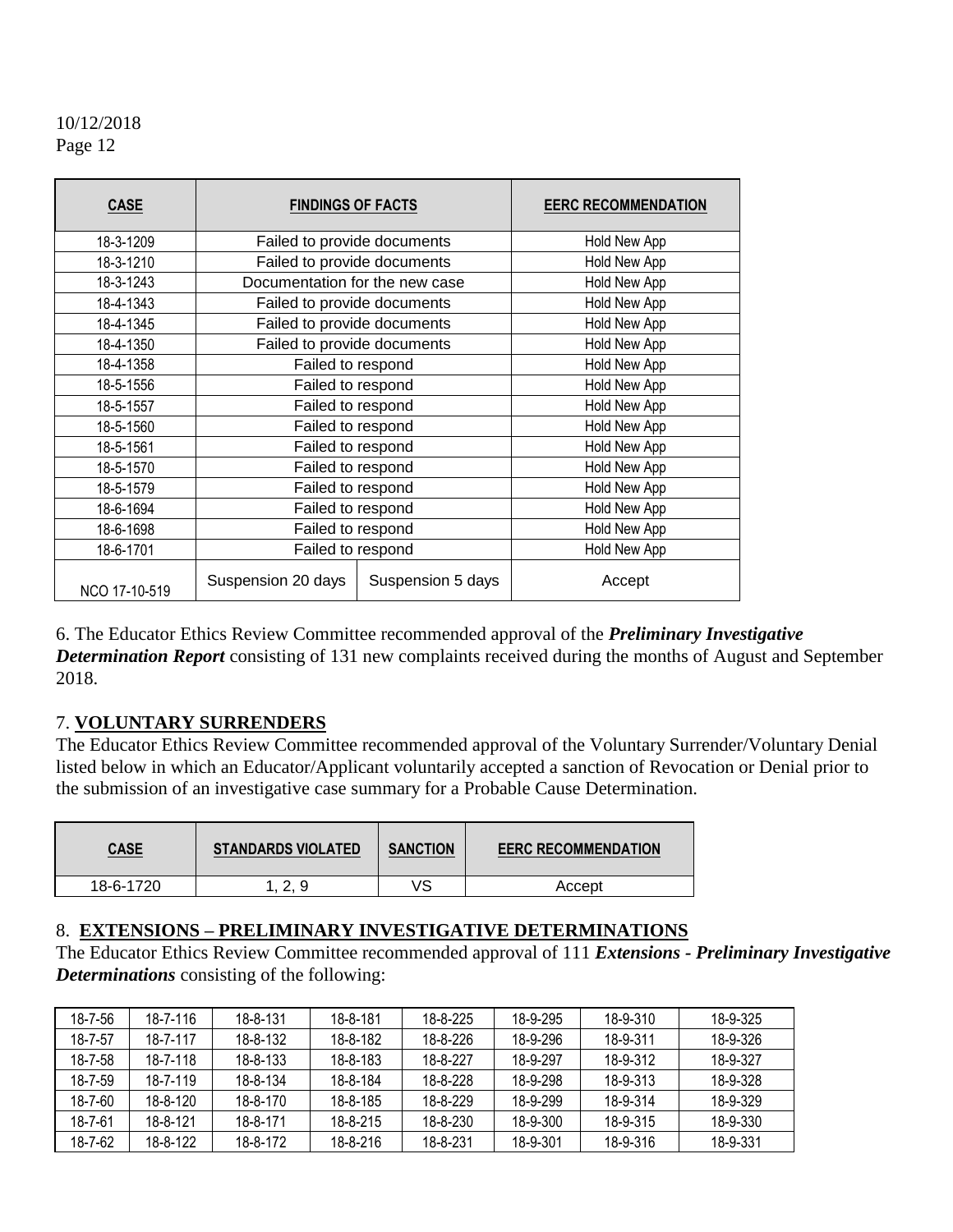# 10/12/2018

Page 13

| 18-7-63        | $18 - 8 - 123$ | 18-8-173       | 18-8-217       | 18-8-232 | 18-9-302 | 18-9-317 | 18-9-332 |
|----------------|----------------|----------------|----------------|----------|----------|----------|----------|
| 18-7-64        | 18-8-124       | 18-8-174       | 18-8-218       | 18-8-233 | 18-9-303 | 18-9-318 | 18-9-333 |
| 18-7-65        | 18-8-125       | 18-8-175       | 18-8-219       | 18-8-234 | 18-9-304 | 18-9-319 | 18-9-334 |
| 18-7-66        | $18 - 8 - 126$ | 18-8-176       | 18-8-220       | 18-8-235 | 18-9-305 | 18-9-320 | 18-9-335 |
| 18-7-70        | 18-8-127       | 18-8-177       | 18-8-221       | 18-8-236 | 18-9-306 | 18-9-321 | 18-9-336 |
| $18 - 7 - 113$ | $18 - 8 - 128$ | 18-8-178       | 18-8-222       | 18-8-237 | 18-9-307 | 18-9-322 | 18-9-337 |
| 18-7-114       | $18 - 8 - 129$ | 18-8-179       | $18 - 8 - 223$ | 18-8-238 | 18-9-308 | 18-9-323 | 18-9-338 |
| 18-7-115       | 18-8-130       | $18 - 8 - 180$ | 18-8-224       | 18-9-294 | 18-9-309 | 18-9-324 |          |

# 9. **EXTENSIONS - INVESTIGATIONS**

The Educator Ethics Review Committee recommended granting an *Investigative Extension* to the following 207 cases:

| <b>WRITTEN COMPLAINT EXTENSIONS</b> |           |           |           |           |           |           |           |
|-------------------------------------|-----------|-----------|-----------|-----------|-----------|-----------|-----------|
| 15-5-982                            | 17-8-307  | 17-12-871 | 18-3-1116 | 18-4-1331 | 18-4-1410 | 18-5-1562 | 18-6-1701 |
| 15-5-1003                           | 17-8-343  | 17-12-874 | 18-3-1122 | 18-4-1333 | 18-4-1412 | 18-5-1567 | 18-6-1703 |
| 15-6-1129                           | 17-11-604 | 17-12-885 | 18-3-1124 | 18-4-1339 | 18-4-1413 | 18-5-1573 | 18-6-1705 |
| 15-6-1203                           | 17-11-613 | 17-12-886 | 18-3-1129 | 18-4-1340 | 18-4-1416 | 18-5-1574 | 18-6-1707 |
| $15 - 7 - 18$                       | 17-11-623 | 18-1-927  | 18-3-1132 | 18-4-1341 | 18-4-1417 | 18-5-1575 | 18-6-1719 |
| 15-11-599                           | 17-11-630 | 18-1-953  | 18-3-1140 | 18-4-1342 | 18-4-1420 | 18-5-1581 | 18-6-1725 |
| 16-2-919                            | 17-11-707 | 18-1-957  | 18-3-1180 | 18-4-1343 | 18-4-1422 | 18-5-1582 | 18-6-1736 |
| 16-4-1211                           | 17-11-712 | 18-1-958  | 18-3-1203 | 18-4-1345 | 18-5-1442 | 18-5-1583 | 18-6-1737 |
| 16-8-152                            | 17-11-721 | 18-1-961  | 18-3-1204 | 18-4-1350 | 18-5-1452 | 18-5-1584 | 18-6-1738 |
| 17-4-1261                           | 17-11-725 | 18-1-962  | 18-3-1209 | 18-4-1351 | 18-5-1465 | 18-5-1588 | 18-6-1739 |
| 17-4-1263                           | 17-11-730 | 18-1-967  | 18-3-1210 | 18-4-1355 | 18-5-1466 | 18-5-1589 | 18-6-1740 |
| 17-5-1451                           | 17-11-731 | 18-1-969  | 18-3-1211 | 18-4-1358 | 18-5-1469 | 18-5-1591 | 18-6-1741 |
| 17-6-1523                           | 17-12-749 | 18-1-970  | 18-3-1215 | 18-4-1368 | 18-5-1470 | 18-6-1598 | 18-6-1742 |
| 17-6-1727                           | 17-12-757 | 18-2-977  | 18-3-1217 | 18-4-1380 | 18-5-1471 | 18-6-1643 | 18-6-1744 |
| 17-7-110                            | 17-12-772 | 18-2-978  | 18-3-1220 | 18-4-1381 | 18-5-1473 | 18-6-1678 | 18-6-1745 |
| 17-7-130                            | 17-12-775 | 18-2-979  | 18-3-1252 | 18-4-1382 | 18-5-1483 | 18-6-1679 | 18-6-1746 |
| 17-8-167                            | 17-12-833 | 18-2-988  | 18-3-1253 | 18-4-1392 | 18-5-1501 | 18-6-1683 | 18-6-1748 |
| 17-8-168                            | 17-12-842 | 18-2-1007 | 18-3-1254 | 18-4-1393 | 18-5-1512 | 18-6-1685 | 18-6-1749 |
| 17-8-175                            | 17-12-843 | 18-2-1026 | 18-3-1256 | 18-4-1394 | 18-5-1518 | 18-6-1686 | 18-6-1750 |
| 17-8-184                            | 17-12-846 | 18-2-1028 | 18-3-1257 | 18-4-1398 | 18-5-1525 | 18-6-1687 | 18-6-1751 |
| 17-8-208                            | 17-12-847 | 18-2-1047 | 18-3-1260 | 18-4-1400 | 18-5-1534 | 18-6-1688 | 18-6-1752 |
| 17-8-214                            | 17-12-850 | 18-2-1054 | 18-3-1266 | 18-4-1401 | 18-5-1538 | 18-6-1692 | 18-6-1753 |
| 17-8-221                            | 17-12-851 | 18-2-1079 | 18-3-1270 | 18-4-1405 | 18-5-1554 | 18-6-1694 | 18-6-1755 |
| 17-8-280                            | 17-12-857 | 18-2-1089 | 18-4-1285 | 18-4-1406 | 18-5-1556 | 18-6-1698 | 18-6-1757 |
| 17-8-285                            | 17-12-861 | 18-2-1100 | 18-4-1298 | 18-4-1408 | 18-5-1560 | 18-6-1699 | 18-6-1758 |
| 17-8-303                            | 17-12-868 | 18-2-1109 | 18-4-1313 | 18-4-1409 | 18-5-1561 | 18-6-1700 |           |

# 10. **APPLICATIONS FOR CERTIFICATION REPORT**

The Educator Ethics Review Committee recommended to approve a no probable cause determination on 26 cases reflected on the *Applications for Certification Report*.

# 11. **FINAL DECISIONS RENDERED BY AN ADMINISTRATIVE LAW JUDGE**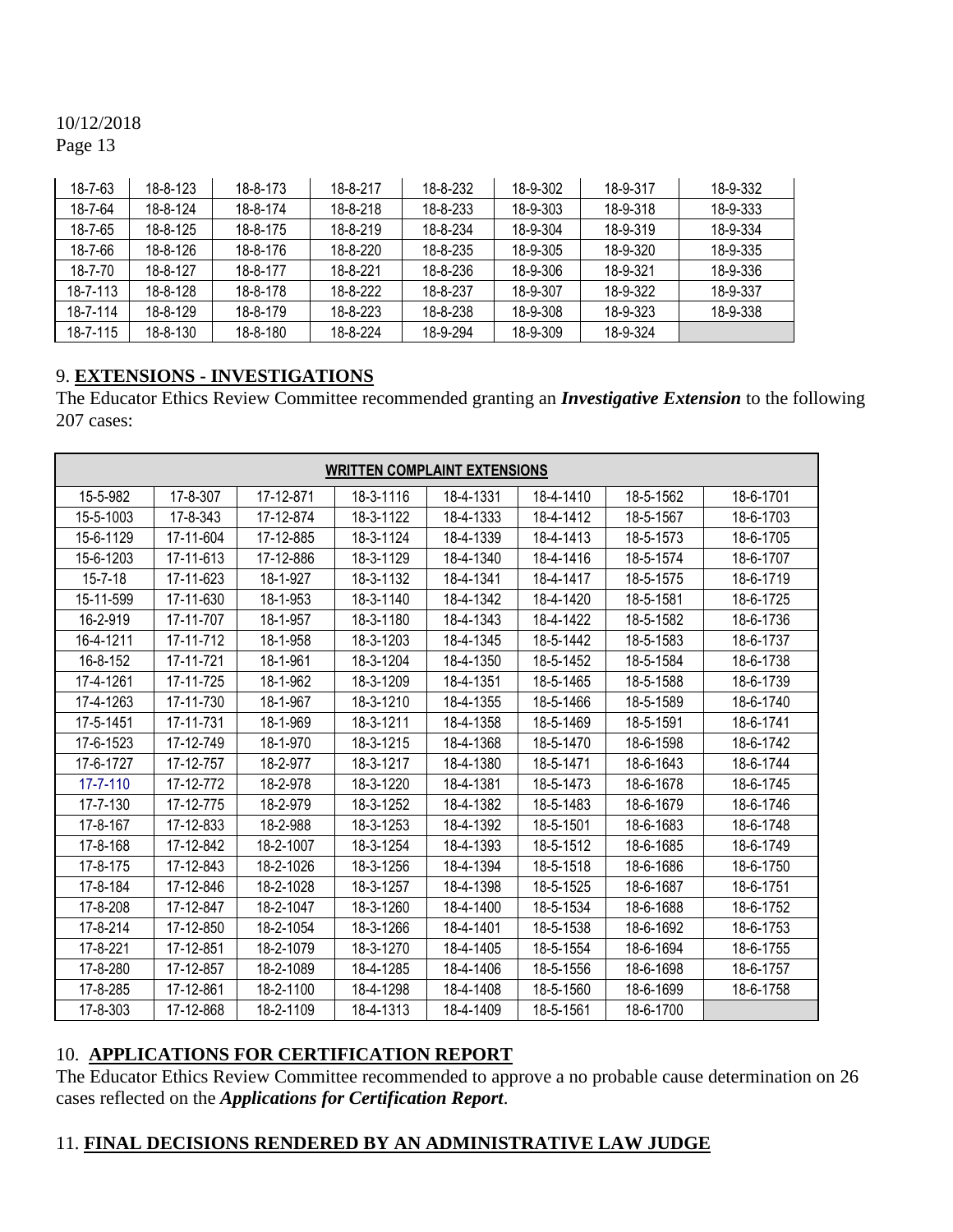The Educator Ethics Review Committee recommended to accept the ALJ sanctions in the *Final Decision* report.

| <b>CASE</b> | <b>ORIGINAL SANCTION</b> | <b>ALJ SANCTION</b> | <b>EERC RECOMMENDATION</b> |
|-------------|--------------------------|---------------------|----------------------------|
| 16-2-941    | Denv                     | Denv                | Accept                     |
| 17-8-173    | Revoke                   | Revoke              | Accept                     |
| 17-8-180    | Revoke                   | Revoke              | Accept                     |

# 12. **FINAL DECISIONS BY OPERATION OF LAW**

The Commission reviewed the report, which advised of 23 cases now closed without an appeal for a hearing before an Administrative Law Judge. The report also advised that there were 6 cases closed without an appeal for a review hearing before the Commission.

Chair Luigs called for approval of the Educator Ethics Review Committee report as presented by Chair Scott Justus excluding case 18-8-186 and 18-6-1592.

#### **PSC ACTION**: Approved

Abstentions: Rodney Green-18-7-114, 17-7-63, Scott Hollowell-18-7-118, 18-6-1642, 18-6-1718, Kami Luigs-18-7-9, 18-7-10, 18-8-181, 18-8-182, 18-8-184, 18-8-185, 18-8-215, 18-8-216, 18-8-217, 18-8-218, 18-8-219, 18-8-2120, 18-8-236, 18-8-263, 18-8-268, 18-8-269, 18-8-279, 18-8-287, 18-6-1652, 18-5-1437, 17-12-844, 18- 6-1597, 18-6-1656, 17-8-196, 18-4-1388, 18-7-111, 18-3-1166, 18-6-1652, 16-10-633, 17-4-1344 , Teri Schneider-18-7-64, 18-8-226, 18-8-227, 18-8-237, 17-10-548, 18-1-948, 17-11-718, 18-4-1305, 17-12-858, Christy Van Meter-18-6-1717, Amanda Miliner-18-7-12, 18-7-18, 18-7-24, 18-8-173, 18-6-1633, 17-6-1517, Scott Justus-17-12-759, 18-8-280, 18-1-948, Danielle Bruce-18-7-117, 18-4-1413, Katrina Young-18-6-1702, Leon Grant-18-8-229, Beth Townsend-18-8-278

#### **Probable Cause Case # 18-8-186**

**MOTION**: (Isiah Hill / Chris Erwin) To reject the EERC's recommendation of a Reprimand and issue a Denial of Issuance. **PSC ACTION**: Approved Opposed: Katrina Young, Rodney Green, Scott Justus, Diane McClearen

#### **Petitions Case # 18-6-1592**

**MOTION**: (Amanda Miliner / Teri Schneider) To grant the petition for the Right to Reapply. **PSC ACTION**: Approved Opposed: Chris Erwin, Scott Justus,

#### **VIII. RULES**

Anne Marie Fenton presented the motion for rules for adoption and was available to answer any questions/concerns.

**MOTION:** (Lauren Eckman / Dr. Marti Venn) To a) amend the current rules in Chapter 505-2- Certification, effective October 15, 2018, as follows: 505-2-.10, 505-2-.15, 505-2-.16, 505-2-.19, 505-2-.24, and 505-2-.26; b) adopt the current rules in Chapter 505-2- Certification, effective October 15, 2018, as follows: 505-2-.46, and 505-2-.187; c) amend the current rules in Chapter 505-3- Educator Preparation, effective October 15, 2018, as follows: 505-3-.01, 505-3-.05, and 505-3-.88; d) repeal the current rules in Chapter 505-3- Educator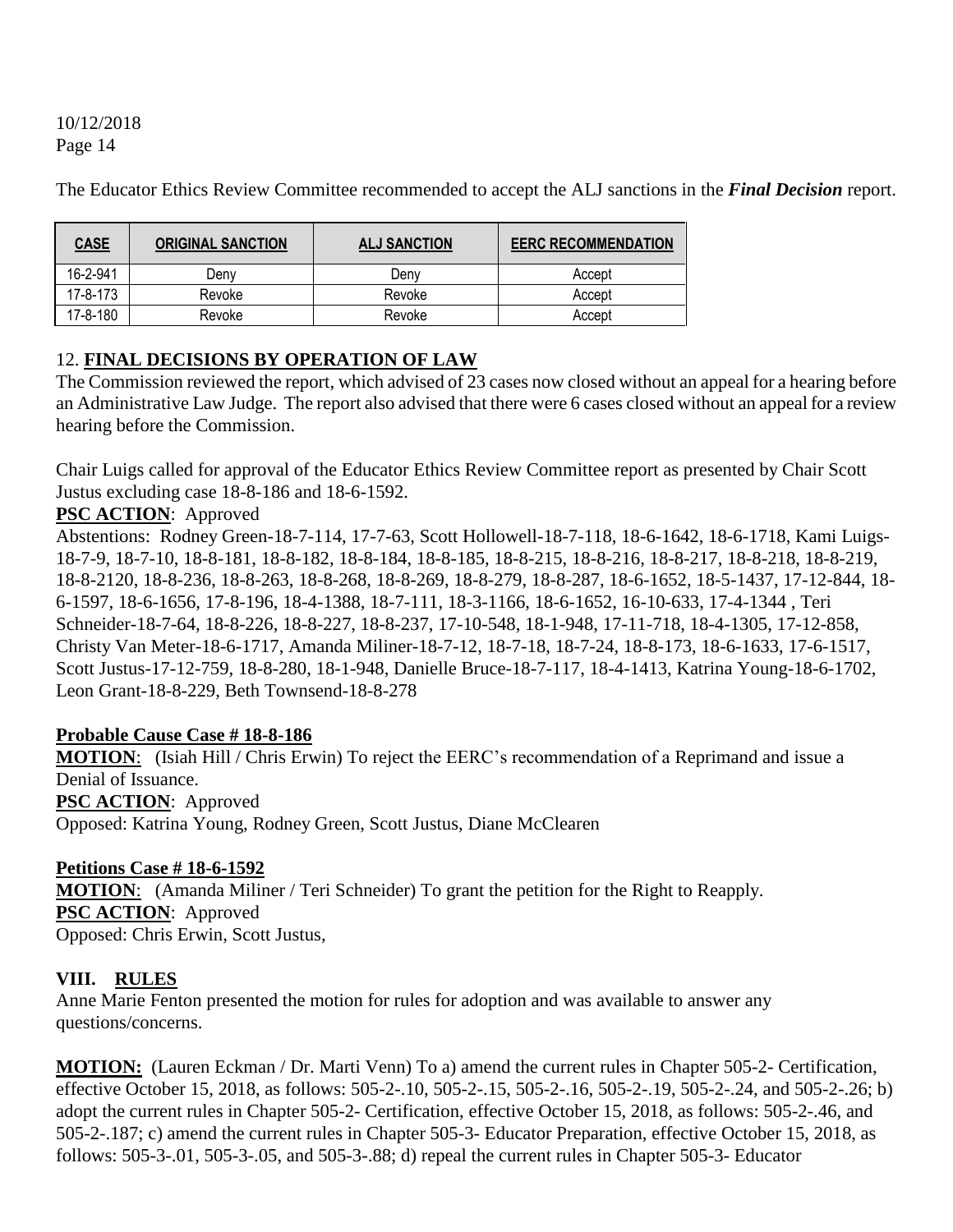Preparation, effective October 15, 2018, as follows: 505-3-.23, 505-3-.25, 505-3-.26, and 505-3-.28; and e) adopt the current rules in Chapter 505-3- Educator Preparation, effective October 15, 2018, as follows: 505-3- .23, 505-3-.25, 505-3-.26, and 505-3-.28.

**PSC ACTION**: Approved

# **IX. EDUCATOR PREPARATION/CERTIFICATION STANDING COMMITTEE REPORT**

Committee Chair, Dr. Marti Venn, presented the report of the Educator Preparation Standing Committee.

|    | <b>EPP</b>                          | <b>September 2018 Detailed Approval Recommendations</b>                                                                                                                                                                                                                                                                                                                                                                                                                                                                                                                                                                                                                                                                                                                                                                                                                                               |
|----|-------------------------------------|-------------------------------------------------------------------------------------------------------------------------------------------------------------------------------------------------------------------------------------------------------------------------------------------------------------------------------------------------------------------------------------------------------------------------------------------------------------------------------------------------------------------------------------------------------------------------------------------------------------------------------------------------------------------------------------------------------------------------------------------------------------------------------------------------------------------------------------------------------------------------------------------------------|
| 1. | Georgia State University            | The Committee recommends Developmental Approval of the<br>Computer Science Endorsement.                                                                                                                                                                                                                                                                                                                                                                                                                                                                                                                                                                                                                                                                                                                                                                                                               |
| 2. | <b>Dalton State College</b>         | The Committee recommends Continuing Approval of the<br>Educator Preparation Provider reviewed during the Spring<br>2010 Initial Performance Approval Review.                                                                                                                                                                                                                                                                                                                                                                                                                                                                                                                                                                                                                                                                                                                                          |
| 3. | <b>First District RESA</b>          | The Committee recommends the Progress Report submitted<br>March 20, 2018, is satisfactory in addressing the Areas for<br>Improvement for Standard 2 (component 2), Standard 3<br>(component 1), and Standard 5 (component 5), resulting from<br>the Spring 2017 Continuing Approval Review. The Committee<br>recommends the Areas for Improvement be removed.<br>Additionally, the Committee recommends that while the<br>Progress Report submitted March 20, 2018, indicates<br>incremental progress is evident in addressing the remaining<br>Stipulations and Areas for Improvement resulting from the<br>Spring 2017 Continuing Approval Review, the Areas for<br>Improvement remain. The Committee recommends the<br>submission of a Progress Report May 1, 2019, addressing all<br>remaining Stipulations and Areas for Improvement cited during<br>the Spring 2017 Continuing Approval Review. |
| 4. | <b>Tier II Certification Appeal</b> | The Committee recommends granting the Tier II Appeal to<br>provide Alexander Minsinger a renewable Professional Level 6<br>certification.                                                                                                                                                                                                                                                                                                                                                                                                                                                                                                                                                                                                                                                                                                                                                             |

Chair Luigs called for approval of the Educator Preparation / Certification Report as presented by Chair Dr. Marti Venn.

**PSC ACTION**: Approved

# **X. GEORGIA SPECIAL REQUIREMENTS COURSE**